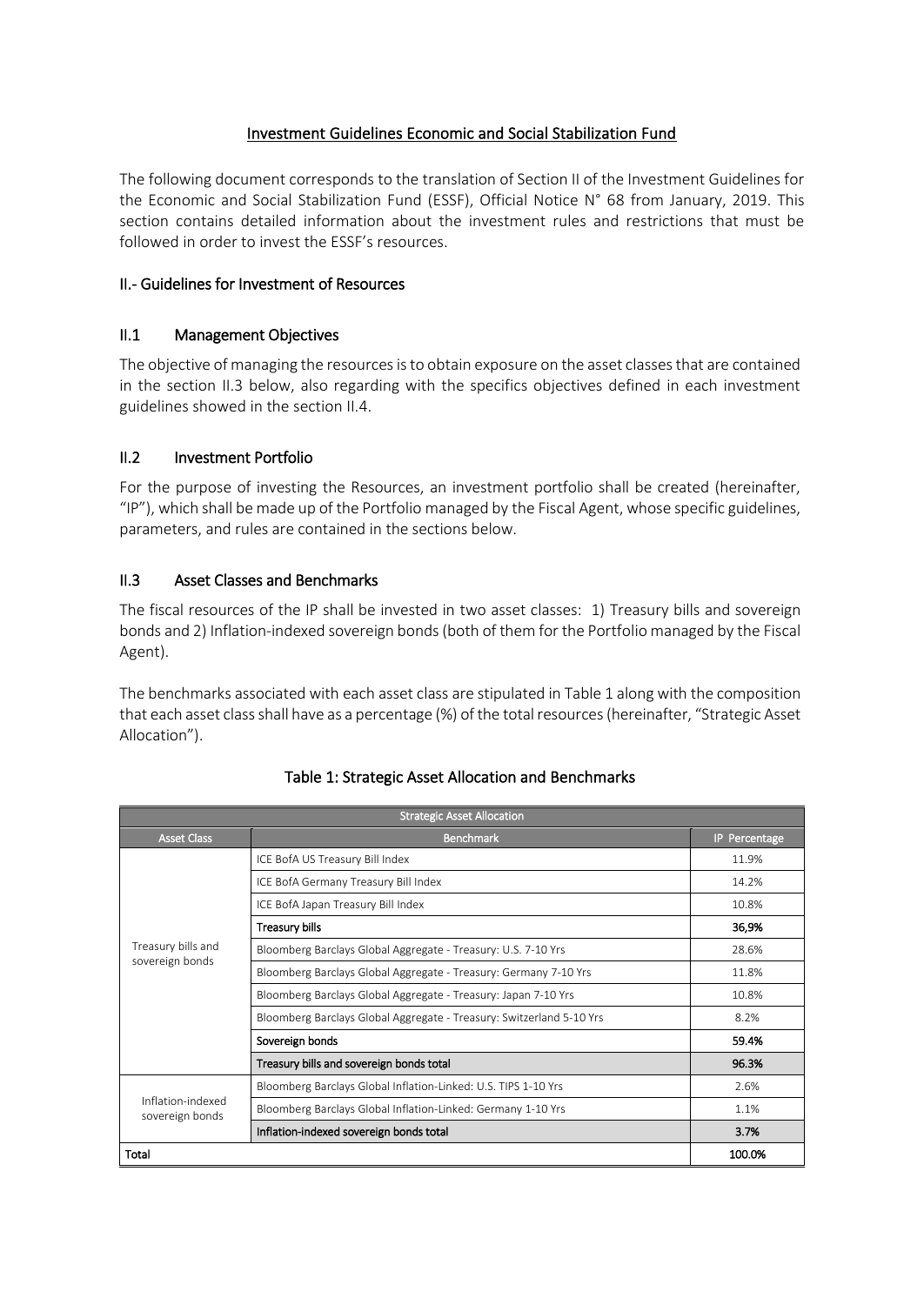#### II.4 Investment Guidelines

The specific investment guidelines for each asset class portfolio are contained in the appendix which is indicated below:

Appendix A: Treasury bills and sovereign bonds, and Inflation-indexed sovereign bonds investment guidelines.

### II.5 Rebalancing Policy

The ESSF rebalancing policy requires convergence to the benchmark composition established in Table 1 in the following situations: i) when there is a cash contribution to the ESSF, and ii) when there is a cash withdrawal from the ESSF. However, the Ministry of Finance will determine the specific rebalancing date associated with i) and ii) of this paragraph. In the absence of i) and ii), the Ministry of Finance shall instruct a rebalancing of the ESSF at least once per year.

The aforementioned notwithstanding, when a rebalancing is instructed, the Financial Markets Division Manager of the Central Bank of Chile may request, via e-mail, to the International Finance Coordinator of the Ministry of Finance to maintain the positioning of the Portfolio managed by the Fiscal Agent relative to the benchmark and not converge to the benchmark established in Table 1. The International Finance Coordinator must authorize the maintenance of said positions via an e-mail addressed to the Financial Markets Division Manager of the Central Bank of Chile.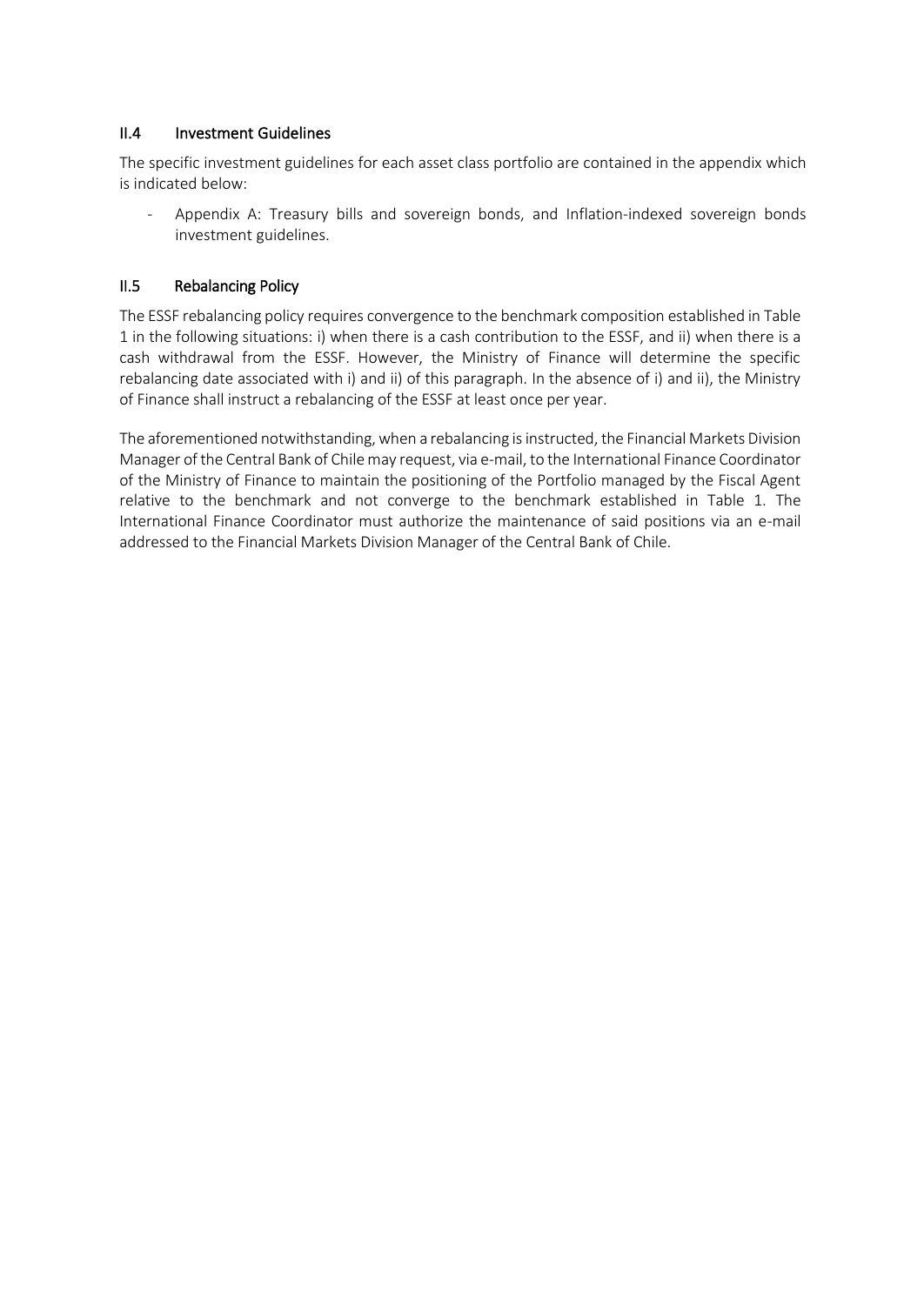#### APPENDIX A

#### TREASURY BILLS AND SOVEREIGN BONDS, AND INFLATION-INDEXED SOVEREIGN BONDS INVESTMENT GUIDELINES.

#### 1. Management Objectives

The objective of managing the Treasury bills and sovereign bonds, and Inflation-indexed sovereign bonds portfolio of the ESSF is to obtain monthly to tal returns (gross of fees) similar to those of the benchmark by means of a passive management approach. The Fiscal Agent shall select the investment strategy that allows for achieving this objective, within the risk standards stipulated in the pertinent guidelines and parameters of section 2 below.

#### 2. Guidelines and parameters

#### 2.1 Benchmark

The benchmarks associated with the Treasury bills and sovereign bonds, and Inflation-indexed sovereign bonds portfolio are stipulated in Table 1.

| <b>Asset Class</b>                    |                                          | Benchmark                                                            |  |
|---------------------------------------|------------------------------------------|----------------------------------------------------------------------|--|
| Treasury bills and<br>sovereign bonds | US treasury bills                        | ICE BofA US Treasury Bill Index                                      |  |
|                                       | Germany treasury bills                   | ICE BofA Germany Treasury Bill Index                                 |  |
|                                       | Japan treasury bills                     | ICE BofA Japan Treasury Bill Index                                   |  |
|                                       | US sovereign bonds                       | Bloomberg Barclays Global Aggregate - Treasury: U.S. 7-10 Yrs        |  |
|                                       | German sovereign bonds                   | Bloomberg Barclays Global Aggregate - Treasury: Germany 7-10 Yrs     |  |
|                                       | Japanese sovereign bonds                 | Bloomberg Barclays Global Aggregate - Treasury: Japan 7-10 Yrs       |  |
|                                       | Swiss sovereign bonds                    | Bloomberg Barclays Global Aggregate - Treasury: Switzerland 5-10 Yrs |  |
| Inflation-indexed<br>sovereign bonds  | US Inflation-indexed sovereign bonds     | Bloomberg Barclays Global Inflation-Linked: U.S. TIPS 1-10 Yrs       |  |
|                                       | German Inflation-indexed sovereign bonds | Bloomberg Barclays Global Inflation-Linked: Germany 1-10 Yrs         |  |

#### Table 1: Benchmarks

#### 2.2 Risk Budget

The margins of deviation for the Treasury bills and sovereign bonds, and Inflation-indexed sovereign bonds portfolio under management are subject to a risk budget. This allows for limiting overall deviations with regards to the Benchmark. The risk budget is measured in terms of basis points of ex ante tracking error and will be calculated daily by the custodian or the institution providing middle office services.

The following risk budget is assigned for the Portfolio managed by the Fiscal Agent: 50 basis points of annual tracking error (ex ante).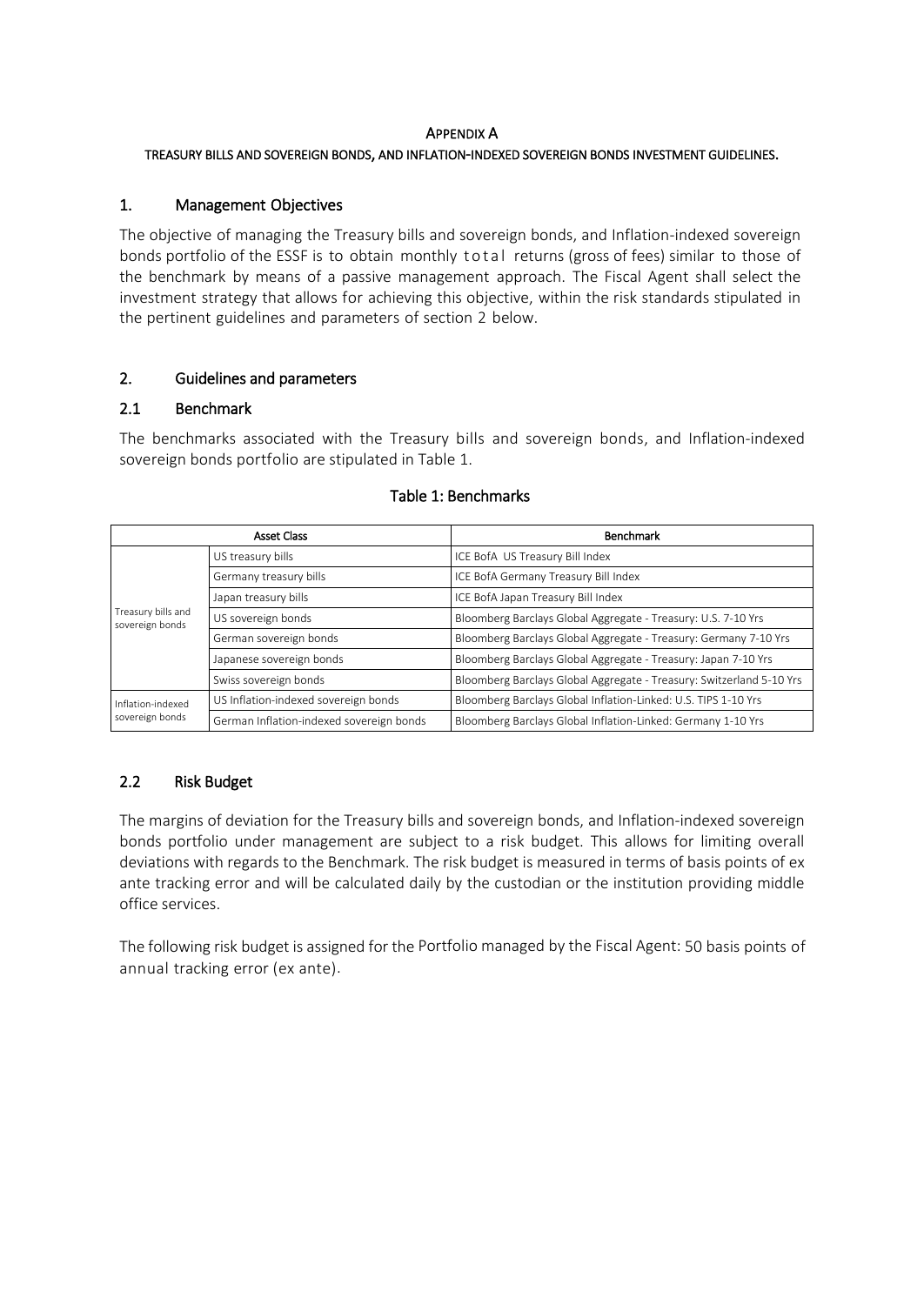## 2.3 Eligible Issuers.

## 2.3.1 Eligible Instruments for Cash

The cash exposure shall not exceed 5% of the portfolio under management. The return obtained on the cash shall be included in the calculation of the return of the Treasury bills and sovereign bonds, and Inflationindexed sovereign bonds portfolio.

The following shall be eligible as cash: current account balances, overnight and/or weekend deposits and time deposits with a maximum limit of 15 calendar days at banks with long term instruments rating equal or over A- in at least two of the following international risk rating agencies: Fitch, Moody's, and Standard & Poor's. The eligible markets for investing cash shall be the countries or jurisdictions where the eligible instruments of the pertinent mandates are quoted.

For the Treasury bills and sovereign bonds, and Inflation-indexed sovereign bonds portfolio, investments in the same bank issuer are allowed as follows:

- a) A maximum of 1% of the Treasury bills and sovereign bonds, and Inflation-indexed sovereign bonds portfolio, for issuers with an average rating of at least AA-.
- b) A maximum of 0.5% of the Treasury bills and sovereign bonds, and Inflation-indexed sovereign bonds portfolio, for issuers with an average rating between A- and A+.

Notwithstanding the above, whenever the Treasury bills and sovereign bonds, and Inflation-indexed sovereign bonds portfolio receives a cash contribution, it may be invested in the same bank issuer for a maximum of ten business days from the day of the cash contribution and for a maximum amount equivalent up to US\$ 80 million. In addition, whenever the Fiscal Agent is instructed to generate liquidity for a cash withdrawal, the Fiscal Agent may invest up to US\$ 80 million in the same bank issuer for ten business days before and until the day of the cash withdrawal.

It should be noted that a distinction is made between the exposure to the Custodian Bank in its role as a custodian, and the exposure to said bank in its role as intermediary. The end-day cash balances may be maintained with the Custodian Bank, in the custody account, up to an aggregate amount equivalent to 5% of the portfolio's market value. In the event that the Custodian Bank loses eligibility as a financial intermediary, the investment limit in its custodian role will be maintained.

## 2.3.2. Treasury Bills and Sovereign Bonds

For treasury bills, the eligible issuers are the United States of America, Germany and Japan; for sovereign bonds, the eligible issuers are the United States of America, Germany, Japan and Switzerland; and for inflation-indexed bonds, the eligible issuers are the United States of America and Germany.

Additionally, eligible issuers include Supranational Entities, Agencies, and Entities with Explicit Government Guarantees that are eligible for investment in the International Reserves portfolio of the Central Bank of Chile.

In order to monitor positions, returns and risk indicators, the instruments issued by Supranational Entities, Agencies, and Entities with Explicit Government Guarantees with a remaining maturity of under one year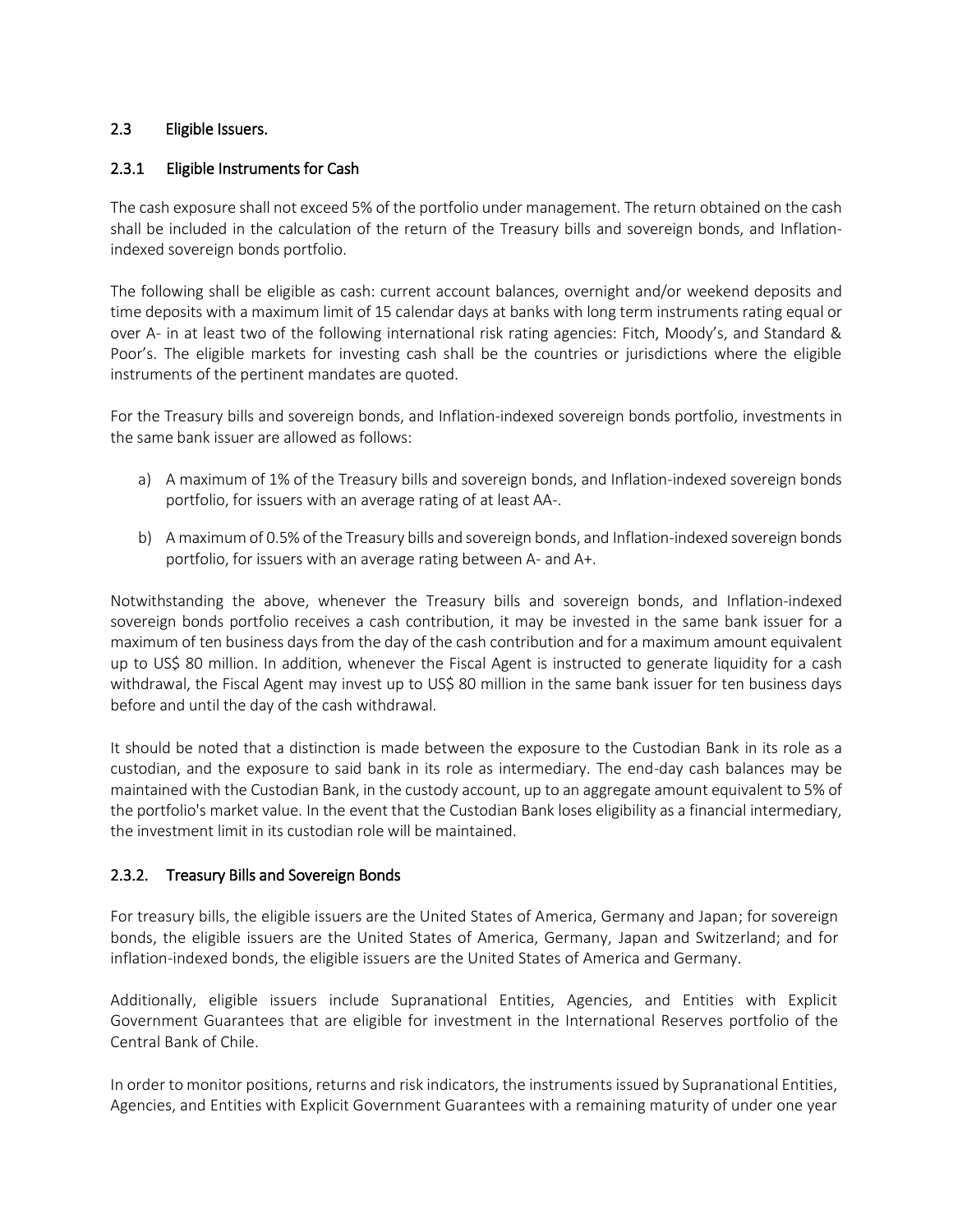will be considered part of the Treasury bills portfolio as indicated in Table 1. Likewise, instruments issued by Supranational Entities, Agencies, and Entities with Explicit Government Guarantees with a remaining maturity greater than or equal to one year will be considered part of the Sovereign Bonds portfolio as indicated in Table 1.

## 2.4 Eligible Currencies

The only eligible currencies shall be those included in the pertinent benchmark.

## 2.5 Eligible Instruments

The eligible instruments for the Treasury bills and sovereign bonds, and Inflation-indexed sovereign bonds portfolio are the following:

- a. Treasury bills, sovereign bonds and indexed sovereign bonds: in the case of sovereign bonds issued by the United States of America, Germany and Japan, only instruments with a remaining maturity between 7 years and 10 years and one month at the time of purchase are eligible. In the case of sovereign bonds issued by Switzerland, only instruments with a remaining maturity between 5 years and 10 years and one month at the time of purchase are eligible. In the case of inflation-linked sovereign bonds, only instruments with a remaining maturity between 1 year and 10 years and one month at the time of purchase are eligible. Notwithstanding the foregoing, it will not be necessary to sell the sovereign bonds or sovereign inflation-indexed bonds, as applicable, that cease to meet the minimum maturity requirement at the time of purchase. In the case of treasury bills, there are no restrictions per instrument.
- b. Supranational Entities, Agencies, and Entities with Explicit Government Guarantees: only bills and discount notes (including Euro commercial papers); "Bullet" bonds, both "Callable" and "Non-Callable" will be eligible; in all cases with remaining maturities equal to or less than 10 years and one month.

#### 2.6 Limits in currency Forwards or currency Swaps Transactions

For the Portfolio managed by the Fiscal Agent, the following rules are established regarding currency hedging procedures using currency forwards or swaps.

- a. Forward or swap transactions shall only be made among eligible currencies.
- b. Currency forward or swap contracts shall only be made with bank counterparties which have long-term instruments risk ratings equal to or over A- in at least two of the following international risk rating agencies: Fitch, Moody's, and Standard & Poor's.
- c. Currency forward or swap contracts may be cash delivery or offsetting contracts.
- d. The term of these contracts shall not exceed 95 calendar days.
- e. The counterparty risk pertinent to each forward or swap contract shall be a 100% of the notional value of the contract, as denominated in USD. For the purpose of these investment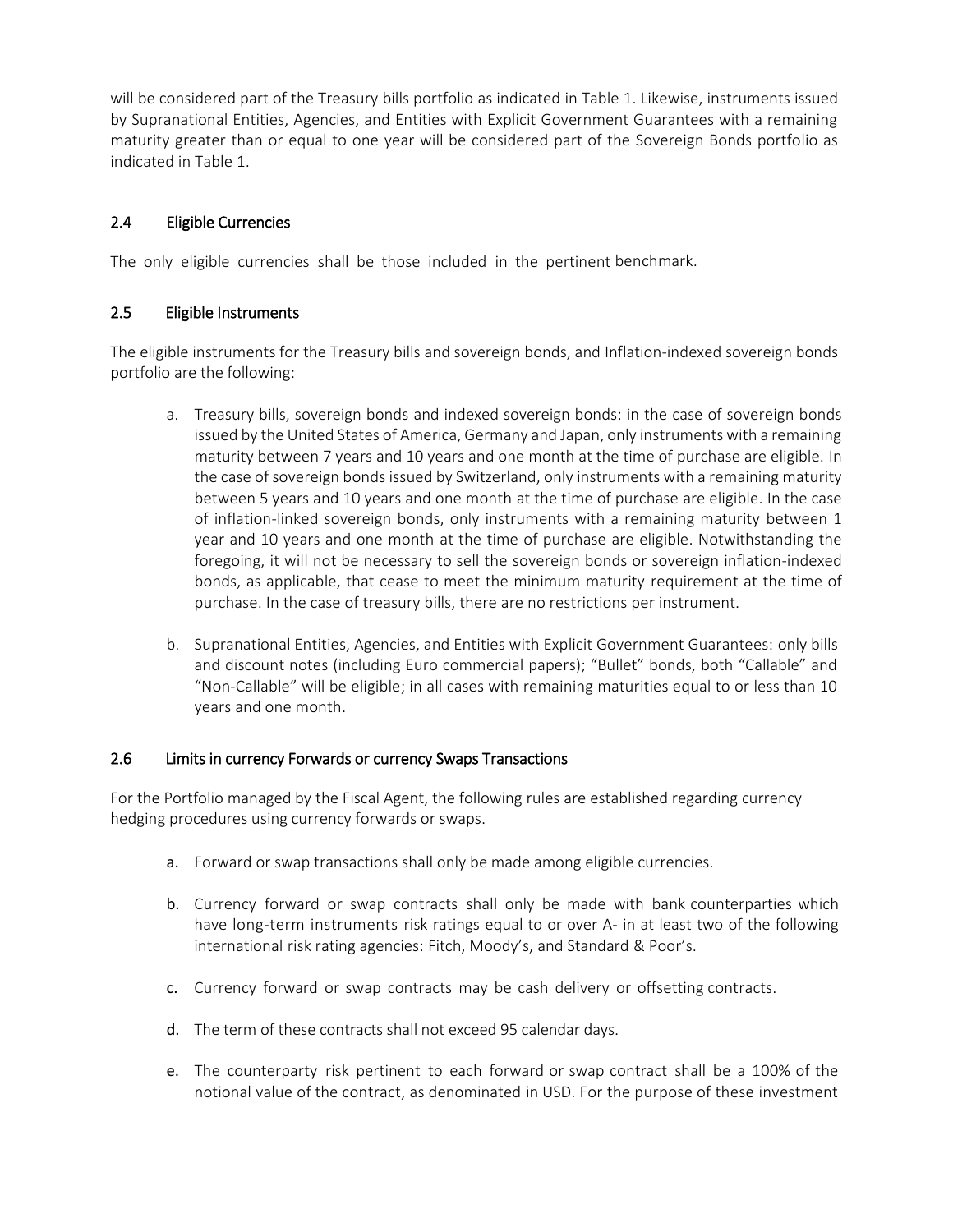guidelines, the notional value of the forward or swap shall be the long leg of the forward or swap contract. For measuring counterparty risk, forwards or swaps shall be valued in USD on a daily basis throughout the effective term of the contract.

- f. Notwithstanding the above, the counterparty risk pertinent to each contract that includes a close-out netting clause in case of the counterparty's insolvency or bankruptcy shall be a 15% of the notional value of the forward and a 30% of the notional value of the swap, as denominated in its equivalent value in USD. Likewise, if the forward or swap contract is aimed to close or partially close a position associated with another forward or swap contract, and provided that these contracts have close out netting clauses, the same counterparty, the same maturity date, and the same pair of currencies, the total net position between the contracts of the forwards and swaps involved shall be taken into account for measuring counterparty risk. With regard to counterparty risk measurement, forwards and swaps contracts shall be valued in USD on a daily basis throughout the effective term of the contract for purposes of measuring counterparty risk. Regarding Section 2.6, letter h., said renewal cannot be considered within the derivate exposure.
- g. The counterparty risk of each forward or swap contract will be considered as part of limits established in Section 2.3.1 above.
- h. The notional amount of outstanding forward or swap contracts shall not exceed, in all, a 4% of the Portfolio managed by the Fiscal Agent.
- i. The sum of the notional value of the forwards or swaps contracted by the Fiscal Agent with an eligible counterparty shall not exceed the limits per issuer set out in Section 2.3.1 (a) and (b) above. Nevertheless, if there is a rollover of a forward contract with the same counterparty and in the same pair of currencies, even if the amount may differ from the original contract, the limit will increase twice its value for said counterparty during two business days starting from the day the forward is renewed. Likewise, for the purposes of calculating the counterparty risk, this renewal shall not be taken into account for two business days, starting from the day the renewal begins, for the calculation of the risk limits by issuer established in Section 2.3.1 (a) and (b) above.

#### 2.7 Limits to Currency Spot Transactions

The Fiscal Agent may execute currency spot transactions with counterparties with long-term instruments risk rating equal or over A- in at least two of the following international risk rating agencies: Fitch, Moody's, and Standard & Poor's.

## 2.8 Limits to the investments in Supranational Entities, Agencies, and Entities with Explicit Government Guarantee

The investment limit for instruments issued by Supranational Entities, Agencies, and Entities with Explicit Government Guarantee which have a remaining maturity of under one year is a maximum of 3.0% for USD denominated instruments, and 3.5% for EUR denominated instruments, both expressed as a percentage of the ESSF. Investments denominated in JPY are not permitted for these instruments.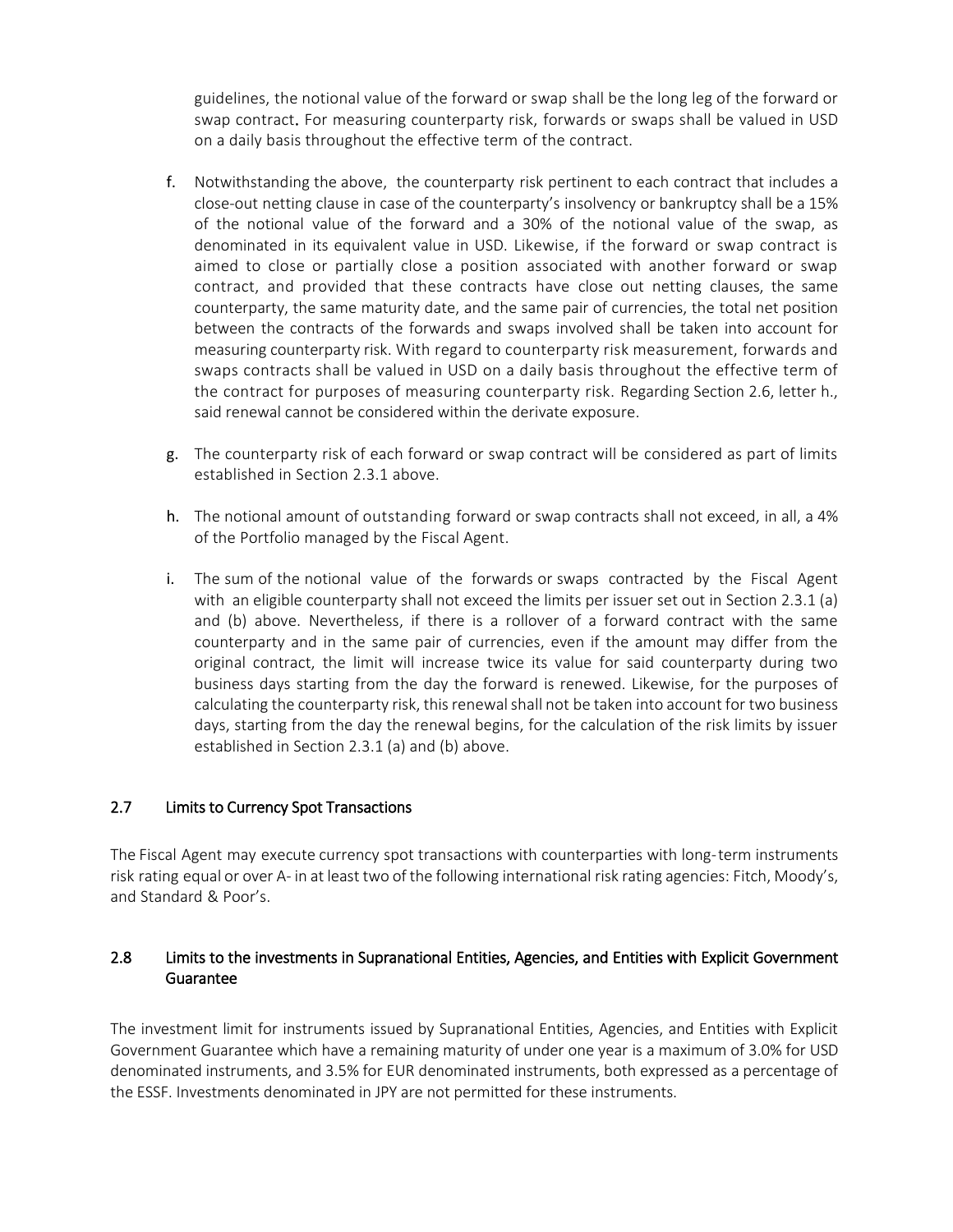The maximum limit for instruments issued by Supranational Entities, Agencies, and Entities with Explicit Government Guarantee which have a remaining maturity equal to or over one year is 2.65% for USD denominated instruments, 1.10% for EUR denominated instruments, 1.00% for JPY denominated instruments, and 0.75% for CHF denominated instruments, all expressed as a percentage of the ESSF.

### 2.9 Special Restrictions

Investment in instruments issued by Chilean issuers is not permitted, nor can investments be made in instruments denominated in Chilean pesos.

The Fiscal Agent may not use derivatives to increase exposure to financial instruments beyond the market value of the portfolio under management.

There is no leverage allowed for investment purposes except to cover any instrument liquidation issue.

## 2.10 External Cash Flows

The external cash flows in the Treasury bills and sovereign bonds, and Inflation-indexed sovereign bonds portfolio, will be instructed by the Minister of Finance.

When an external cash contribution is made to the Portfolio managed by the Fiscal Agent, the Fiscal Agent shall be granted a 10 banking days' special waiver regarding fulfillment of requirements of Sections 1, 2.2 and the first and last paragraph of Section 2.3.1 above, starting from the day of the cash contribution. For cash withdrawals from the Portfolio managed by the Fiscal Agent, the Fiscal Agency shall be granted a 10 banking days' special waiver regarding fulfillment of requirements of Sections 1, 2.2 and the first and last paragraph of Section 2.3.1 above, before and until the day of the cash withdrawal. This period may be extended upon request to the Ministry of Finance, justifying the reasons for said extension. In the case where the period between the instruction date of the cash withdrawal and the effective date of the withdrawal is less than 10 business days, said period shall apply to the special waiver.

The aforementioned notwithstanding, when a rebalancing is instructed, the Financial Market Division Manager of the Central Bank of Chile may request, via e-mail, to the International Finance Coordinator of the Ministry of Finance to maintain the positioning of the Portfolio managed by the Fiscal Agent relative to the benchmark and not converge to the benchmark. The International Finance Coordinator must authorize the maintenance of said positions via an e-mail directed to the Financial Markets Division Manager of the Central Bank of Chile.

#### 3. Valuation Criteria

The portfolio valuation shall be prepared as per the "marked to market" criterion, by using the custodian bank's own valuation sources. Notwithstanding the above, it should be noted that the Central Bank of Chile, for internal purposes related to the Portfolio managed by the Fiscal Agent, may use the same method it uses for its own international reserves transactions, in order to comply with letter g) of Section 4 of the Agency Decree.